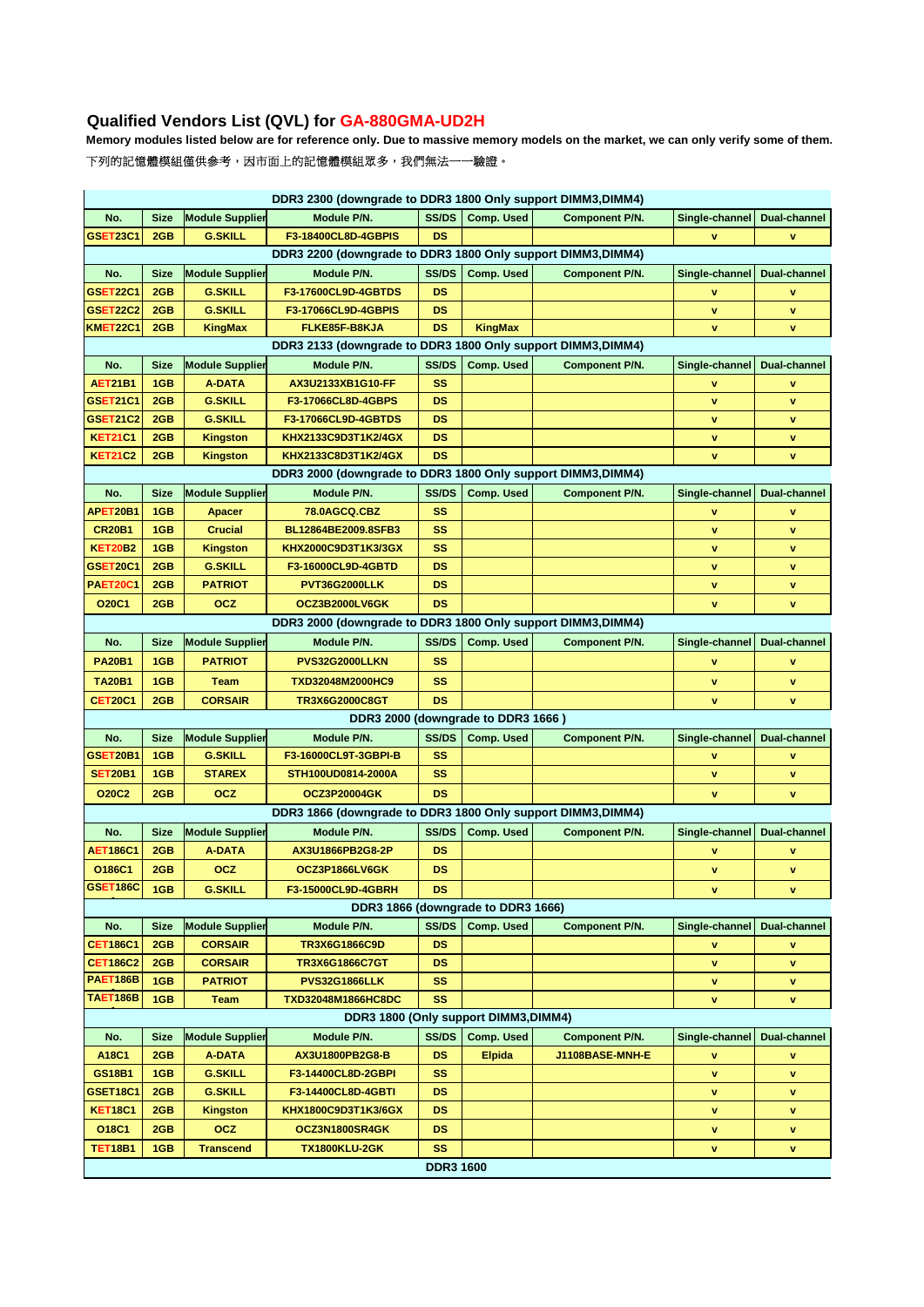## **Qualified Vendors List (QVL) for GA-880GMA-UD2H**

**Memory modules listed below are for reference only. Due to massive memory models on the market, we can only verify some of them.**

| No.                            | lule Sup                      | <b>Size</b> | Module P/N.                | <b>SS/DS</b>     | <b>Comp. Used</b> | Component P/N.         | Single-channel | Dual-channel        |
|--------------------------------|-------------------------------|-------------|----------------------------|------------------|-------------------|------------------------|----------------|---------------------|
| <b>AET16B2</b>                 | А-                            | 1GB         | AX3U1600XB1G7-EF           | <b>SS</b>        | <b>Micro</b>      | 8BBI2 D9GTR            | v              | v                   |
| <b>AET16C2</b>                 | А-                            | 2GB         | AX3U1600GB2G9-AG           | <b>DS</b>        |                   |                        | $\mathbf v$    | v                   |
| A16B1                          | А-                            | 1GB         | AX3U1600PB1G8-2P           | <b>SS</b>        |                   |                        | $\mathbf v$    | v                   |
| <b>CET16B2</b>                 | <b>CORSA</b>                  | 1GB         | TR3X3G1600C8D              | <b>SS</b>        |                   |                        | $\mathbf v$    | v                   |
|                                | <b>IR</b><br><b>CORSA</b>     |             |                            |                  |                   |                        |                |                     |
| <b>CET16C4</b>                 | IR                            | 2GB         | <b>CMD8GX3M4A1600C8</b>    | <b>DS</b>        |                   |                        | $\mathbf v$    | $\mathbf v$         |
| <b>CET16C5</b>                 | <b>CORSA</b><br>IR.           | 2GB         | CMD4GX3M2B1600C8           | <b>DS</b>        |                   |                        | $\mathbf v$    | v                   |
| <b>EXET16C2</b>                | elixir                        | 2GB         | M2Y2G64CB8HA9N-DG          | <b>DS</b>        |                   |                        | $\mathbf v$    | v                   |
| <b>GET16B1</b>                 | <b>GEIL</b>                   | 1GB         | GV32GB1600C8DC             | <b>SS</b>        |                   |                        | $\mathbf v$    | v                   |
| GSET16C1                       | <b>G.SKIL</b>                 | 2GB         | F3-12800CL9D-4GBNQ         | <b>DS</b>        |                   |                        | v              | v                   |
| <b>GSET16C2</b>                | <b>G.SKIL</b>                 | 2GB         | F3-12800CL7D-4GBECO        | <b>DS</b>        |                   |                        | v              | v                   |
| <b>KET16C2</b>                 | <b>Kingst</b><br>on           | 2GB         | KHX1600C9D3LK2/4GX         | <b>DS</b>        |                   |                        | $\mathbf v$    | $\mathbf v$         |
| <b>KET16D1</b>                 | <b>Kingst</b><br>on           | 4GB         | KHX1600C9D3K3/12GX         | <b>DS</b>        |                   |                        | $\mathbf v$    | v                   |
| KMET16B1 KingMa                |                               | 1GB         | FLGD45F-B8KG9              | <b>SS</b>        | <b>KingMax</b>    | <b>KFB8FNGXF-ANX</b>   | $\mathbf v$    | v                   |
| KMET16C1 KingMa                |                               | 2GB         | FLGE85F-B8MF7              | <b>DS</b>        |                   |                        | $\mathbf v$    | v                   |
| KMET16C2 KingMa                |                               | 2GB         | FLGE85F-B8KG9              | <b>DS</b>        | <b>KingMax</b>    | <b>KFB8FNGXF-ANX</b>   | $\mathbf v$    | v                   |
| O16C1                          | <b>OCZ</b>                    | 2GB         | OCZ3P1600LV6GK             | <b>DS</b>        |                   |                        | $\mathbf v$    | v                   |
| O16C2                          | <b>OCZ</b>                    | 2GB         | OCZ3G1600LV6GK             | <b>DS</b>        |                   |                        | $\mathbf v$    | v                   |
| <b>OET16C1</b>                 | <b>OCZ</b>                    | 2GB         | OCZ3X1600LV6GK             | <b>DS</b>        |                   |                        | $\mathbf v$    | v                   |
| <b>PA16B1</b>                  | <b>PATRI</b><br>ОT            | 1GB         | PVT33G1600ELK              | <b>SS</b>        |                   |                        | $\mathbf v$    | $\mathbf v$         |
| <b>PA16C1</b>                  | <b>PATRI</b><br>ОT            | 2GB         | PSG34G1600LLKA             | <b>DS</b>        |                   |                        | v              | v                   |
| <b>PAET16C1</b>                | <b>PATRI</b><br>ОT            | 2GB         | PVT36G1600LLK              | <b>DS</b>        |                   |                        | $\mathbf v$    | v                   |
| STET16C1                       | <b>SUPER</b><br><b>TALEN</b>  | 2GB         | <b>WP160UX4G8</b>          | <b>DS</b>        |                   |                        | $\mathbf v$    | v                   |
| <b>STET16C2</b>                | <b>SUPER</b>                  | 2GB         | <b>WP160UX4G9</b>          | <b>DS</b>        |                   |                        | $\mathbf v$    | v                   |
| <b>WET16B1</b>                 | <b>TALEN</b><br>Winchi        | 1GB         | GDF1GB18L125C8-3GK         | <b>SS</b>        |                   |                        | $\mathbf v$    | ٧                   |
| <b>WET16C1</b>                 | Winchi                        | 2GB         | GDF2GB18L125C8-6GK         | <b>DS</b>        |                   |                        | v              | ٧                   |
|                                |                               |             |                            | <b>DDR3 1333</b> |                   |                        |                |                     |
| No.                            | lule Sup                      | <b>Size</b> | Module P/N.                | SS/DS            | <b>Comp. Used</b> | Component P/N.         | Single-channel | <b>Dual-channel</b> |
| <b>AP13C2</b>                  | <b>Apacer</b>                 | 2GB         | 78.A1GC6.9L1               | <b>DS</b>        |                   | AM5D5808DEWSBG         | v              |                     |
|                                |                               |             |                            | <b>DS</b>        | <b>Apacer</b>     |                        | v              | v                   |
| <b>AP13C3</b>                  | <b>Apacer</b><br><b>CORSA</b> | 2GB         | <b>DL.02G2J.F9M</b>        |                  | <b>Apacer</b>     | AM5D5808M9J-BG         |                | <b>v</b>            |
| C13C1                          | IR                            | 2GB         | CM3X8GX3M4A1333C9          | <b>DS</b>        |                   |                        | $\mathbf v$    | v                   |
| C13C2                          | CORSA<br>IR.                  | 2GB         | CMX8GX3M4A1333C9           | <b>DS</b>        |                   |                        | $\mathbf v$    | v                   |
| <b>CR13B1</b>                  | <b>Crucial</b>                | 1GB         | CT12864BA1339.8FF          | SS               | Micro             | 9AF22D9KPT             | v              | v                   |
| CO13C1                         | <b>COS</b>                    | 2GB         | EXME02G-DD3N-1333D90-F1    | DS.              |                   |                        | v              | ٧                   |
| <b>EX13C3</b>                  | elixir                        | 2GB         | M2Y2G64CB8HC9N-CG          | DS.              |                   |                        | v              | v                   |
| GS13C1                         | <b>G.SKIL</b>                 | 2GB         | F3-10666CL8D-4GBHK         | DS.              |                   |                        | v              | ٧                   |
| GSET13C1                       | <b>G.SKIL</b>                 | 2GB         | F3-10666CL8D-4GBECO        | DS.              |                   |                        | v              | ٧                   |
| <b>H13B1</b>                   | <b>Hynix</b>                  | 1GB         | HMT112U6AFP8C-H9           | SS               | <b>Hynix</b>      | <b>H5TQ1G83AFP H9C</b> | v              | v                   |
| <b>H13C1</b>                   | <b>Hynix</b>                  | 2GB         | <b>HMT125U6AFP8C-H9</b>    | <b>DS</b>        | <b>Hynix</b>      | H5TQ1G83AFP H9C        | $\mathbf v$    | <b>v</b>            |
| H <sub>13</sub> D <sub>1</sub> | <b>Hynix</b>                  | 4GB         | HMT351U6AFR8C-H9           | <b>DS</b>        | <b>Hynix</b>      | H5TQ2G83AFR H9C        | v              | v                   |
| <b>KM13B2</b>                  | KingMa                        | 1GB         | FLFD45F-B8EE9              | SS               | Elpida            | J1108BASE-DJ-E         | v              | ٧                   |
| <b>NP13C1</b>                  | NCP.                          | 2GB         | ELPH8AUDR-13M88            | DS.              | Elpida            | J1108BASE-DJ-E         | v              | v                   |
| <b>M13C1</b>                   | Micro                         | 2GB         | <b>MT16JTF25664AY</b>      | DS.              | <b>Micro</b>      | 8HD22D9JNM             | v              | v                   |
| O13B1                          | <b>OCZ</b>                    | 1GB         | <b>OCZ3P13332GK</b>        | DS.              |                   |                        | v.             | v                   |
| O13C3                          | <b>OCZ</b>                    | 2GB         | OCZ3P1333LV4GK             | DS.              |                   |                        | v              | <b>v</b>            |
| O13C4                          | <b>OCZ</b>                    | 2GB         | OCZ3G1333LV4GK             | DS.              |                   |                        | ۷              | ٧                   |
| OI13C1                         | <b>OCI</b>                    | 2GB         | 04902G16DJ9U4A             | DS.              |                   |                        | v              | ٧                   |
| P13B1                          | <b>PQI</b>                    | 1GB         | <b>MFACR322LA0101-08A1</b> | DS.              | PQI               | <b>PQC3648S15R</b>     | v              | V                   |
| <b>PS13B1</b>                  | <b>PSC</b>                    | 1GB         | AL7F8G73D-DG1              | SS.              | <b>PSC</b>        | A3P1GF3DGF928M9B05     | v              | v.                  |

### 下列的記憶體模組僅供參考,因市面上的記憶體模組眾多,我們無法一一驗證。